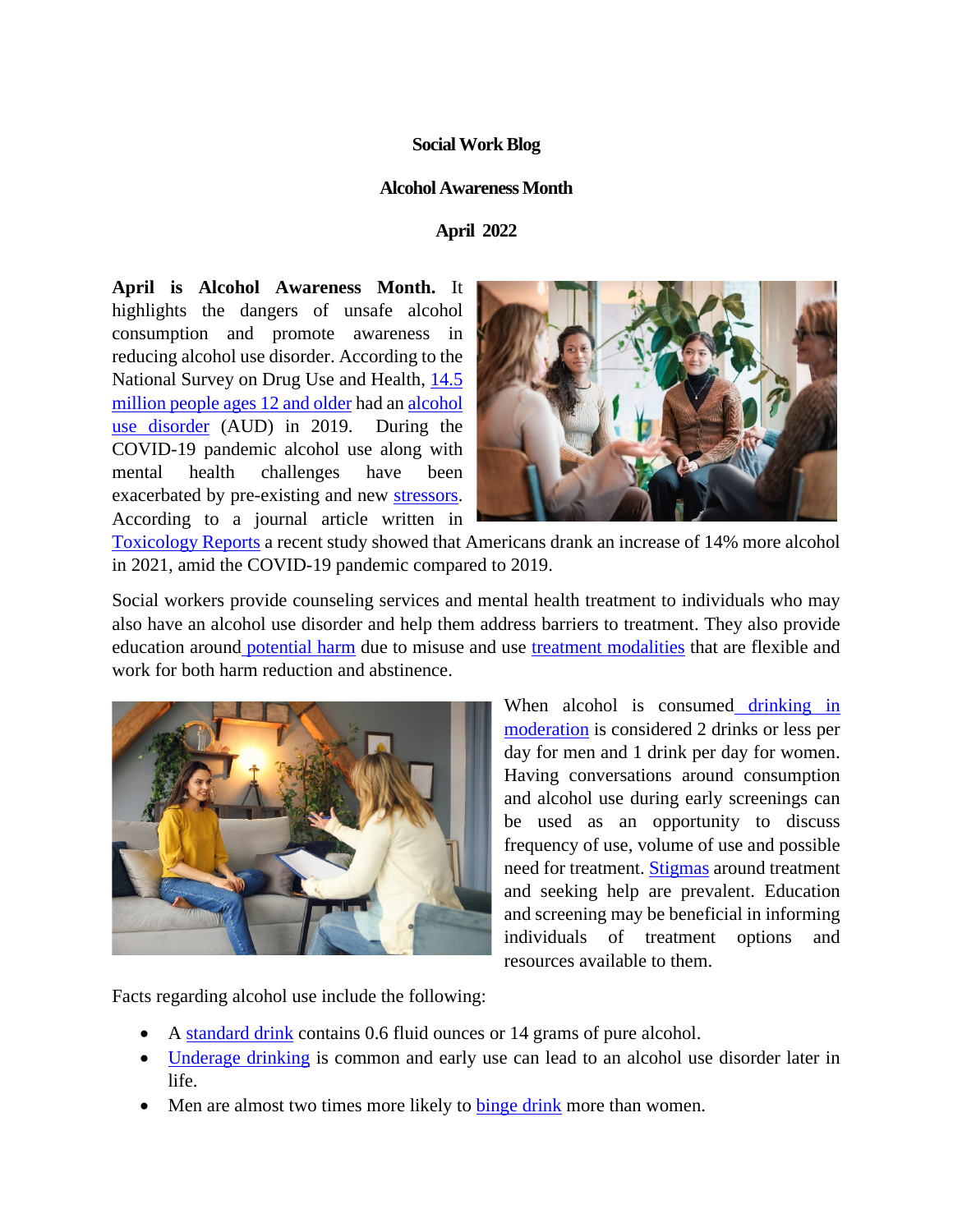- Women face [higher risk for alcohol related consequences](https://www.rethinkingdrinking.niaaa.nih.gov/How-much-is-too-much/Is-your-drinking-pattern-risky/Drinking-Levels.aspx) due to having less water in their bodies than men.
- Before a person knows they are pregnant, alcohol can cause developmental problems for their developing baby. There is no safe time or amount of alcohol use in [pregnancy.](https://www.cdc.gov/ncbddd/fasd/facts.html)
- Alcohol levels are usually highest in breast milk 30-60 minutes after an alcoholic beverage [is consumed,](https://www.cdc.gov/breastfeeding/breastfeeding-special-circumstances/vaccinations-medications-drugs/alcohol.html) and can be generally detected in breast milk for about 2-3 hours per drink after it is consumed.

In honor of Alcohol Awareness Month, NASW has compiled the following list of resources.

- *Al-Anon Meetings.* Find an Al-Anon or Alateen Face to Face, Phone, or Online Meeting. Retrieved 3/22/22.<https://al-anon.org/al-anon-meetings/>
- *Alcoholics Anonymous.* Have a problem with alcohol? There is a solution. Resource to finding meeting locations. Retrieved March 22, 2022.<https://www.aa.org/>
- *Alcohol Facts and Statistics.* Alcohol Use in the United States. Updated March 2022. <https://www.niaaa.nih.gov/publications/brochures-and-fact-sheets/alcohol-facts-and-statistics>
- *Alcohol Screening, Brief Intervention, and Referral to Treatment (SBIRT): Best Practices for the Prevention and Treatment of Risky Drinking in Girls/Women of Childbearing Age.* Assessment and interventions of risky alcohol use is extremely important amongst girls and women. Winter 2020[.https://www.socialworkers.org/LinkClick.aspx?fileticket=mXPYgpIQBkg%3d&portali](https://www.socialworkers.org/LinkClick.aspx?fileticket=mXPYgpIQBkg%3d&portalid=0)

 $d=0$ 

- *Binge Drinking.* Binge drinking is a serious but preventable public health problem. January 6, 2022.<https://www.cdc.gov/alcohol/fact-sheets/binge-drinking.htm>
- *COVID-19 pandemic and alcohol consumption: Impacts and interconnections.* The effects of alcohol consumption and the consequences during social isolation and lockdown during COVID-19 pandemic. Toxicology Reports. 2021. <https://www.sciencedirect.com/science/article/pii/S2214750021000469>
- *Dangerous Rites of Passage: Trends in College Alcohol Consumption.* Research continues to focus on binge drinking and college alcohol consumption. June 2011. <https://www.socialworkers.org/LinkClick.aspx?fileticket=eJmbVNdAhnA%3d&portalid=0>
- *Drinking Levels Defined.* Overview of alcohol consumption. Retrieved March 18, 2022. [https://www.niaaa.nih.gov/alcohol-health/overview-alcohol-consumption/moderate-binge](https://www.niaaa.nih.gov/alcohol-health/overview-alcohol-consumption/moderate-binge-drinking)[drinking](https://www.niaaa.nih.gov/alcohol-health/overview-alcohol-consumption/moderate-binge-drinking)
- *Fetal Alcohol Spectrum Disorders (FASDs): Clinical Resources for Social Work Practice.* Social workers can help with prevention by screening clients for risky alcohol use. 2019. <http://www.socialworkers.org/LinkClick.aspx?fileticket=gxtcgelcpHw=&portalid=0>
- *Is It Safe for Mothers to Breastfeed Their Infant if They Have Consumed Alcohol?* Pumping after alcohol consumption does not reduce the presence of alcohol in breast milk. February 9, 2021. https://www.cdc.gov/breastfeeding/breastfeeding-special-circumstances/vaccinationsmedications-drugs/alcohol.html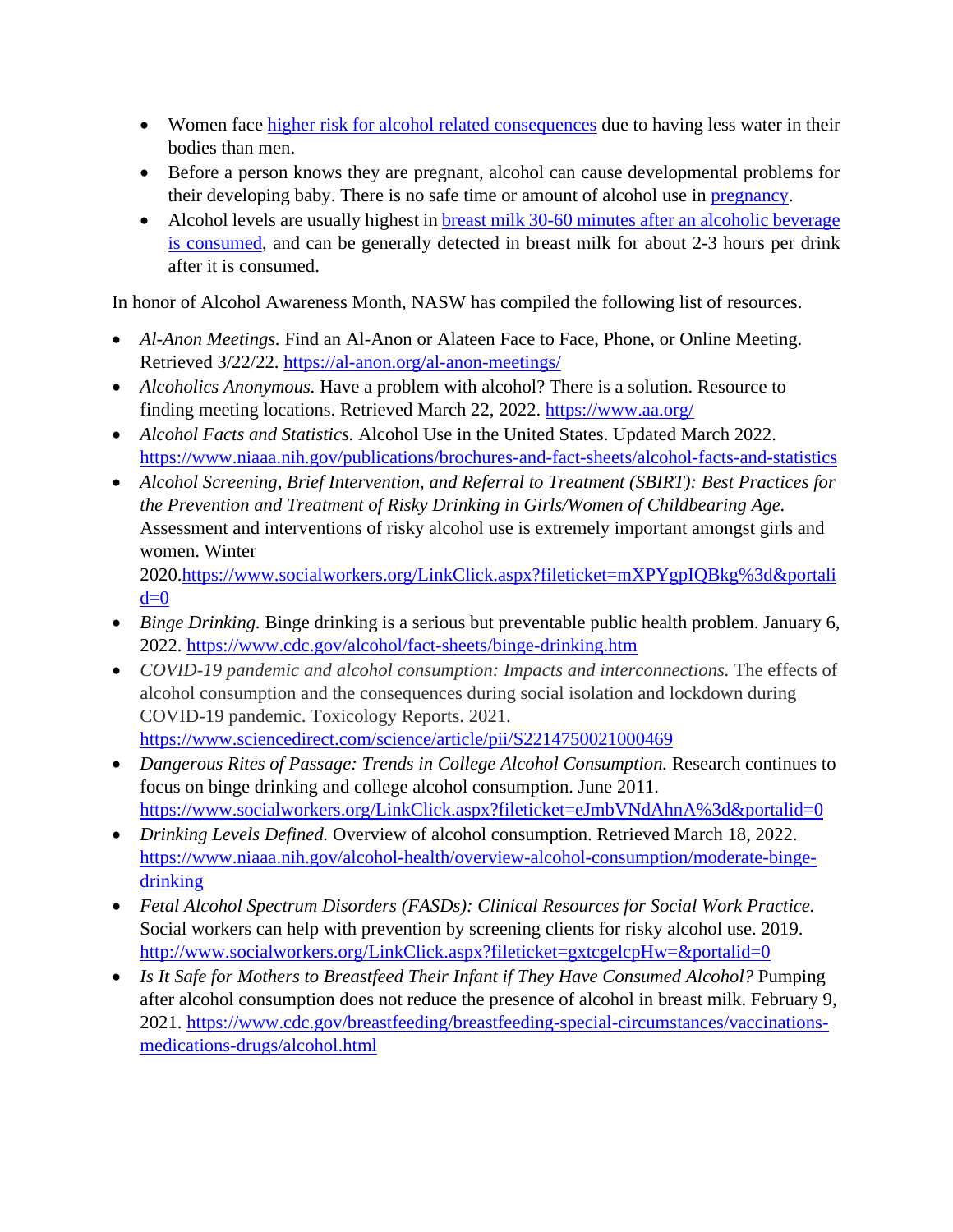- *Moderation Management Non-Profit for Self-Managed Alcohol Moderation.* Source of information from a non-profit dedicated to reducing the harm caused by the misuse of alcohol. Retrieved March 22, 2022. https://moderation.org/
- *NASW Standards for Social Work Practice with Clients and Substance Use Disorders.* A document outlining standards for professional practice, professional preparation and development for social workers working with clients with substance use disorders. 2013. <https://www.socialworkers.org/LinkClick.aspx?fileticket=ICxAggMy9CU%3d&portalid=0>
- *NASW Practice Perspectives: Fetal Alcohol Spectrum Disorders: A Guide to Resources.* Resources to various agencies and websites that provide information on fetal alcohol spectrum disorders. Spring 2017.

<https://www.socialworkers.org/LinkClick.aspx?fileticket=Xi0H5JNZ9Bg%3d&portalid=0>

- *NIAA Alcohol Treatment Navigator.* Source of information for persons seeking providers. [https://alcoholtreatment.niaaa.nih.gov/how-to-find-alcohol-treatment/step-1-search-trusted](https://alcoholtreatment.niaaa.nih.gov/how-to-find-alcohol-treatment/step-1-search-trusted-sources-to-find-providers)[sources-to-find-providers](https://alcoholtreatment.niaaa.nih.gov/how-to-find-alcohol-treatment/step-1-search-trusted-sources-to-find-providers)
- *Preventing Alcohol-Exposed Pregnancies: Tools and Strategies for the Social Work Practitioner.* The role of social worker practitioners and the tools and strategies to help with prevention. Retrieved March 22, 2022. [https://media.bcm.edu/documents/2017/fb/preventing-alcohol-exposed-pregnancies-tools](https://media.bcm.edu/documents/2017/fb/preventing-alcohol-exposed-pregnancies-tools-and-strategies-for-the-social-work-practitioner.pdf)[and-strategies-for-the-social-work-practitioner.pdf](https://media.bcm.edu/documents/2017/fb/preventing-alcohol-exposed-pregnancies-tools-and-strategies-for-the-social-work-practitioner.pdf)
- *Smart Recovery*. Resource to finding support meetings which are free and open to anyone. Retrieved March 22, 2022.<https://www.smartrecovery.org/>
- *SAMHSA Behavioral Health Treatment Services Locator.* A confidential and anonymous source of information for persons seeking treatment facilities. Retrieved March 22, 2022. <https://findtreatment.samhsa.gov/>
- *The Worsening Outcomes of the COVID-19 Lockdowns on Patients with a History of Alcoholism*. Stress exacerbates alcohol consumption and use which leads to additional stress. Alcoholism Treatment Quarterly. April 12, 2021. <https://doi.org/10.1080/07347324.2021.1914257>
- *Treating Alcoholism.* Understanding alcohol treatment, when to seek treatment and the types of treatment. Updated March 1, 2022.<https://www.alcoholrehabguide.org/Treatment/>
- *Underage Drinking*. Underage drinking is common, dangerous, associated with adult drinking and preventable. October 6, 2021. [https://www.cdc.gov/alcohol/fact](https://www.cdc.gov/alcohol/fact-sheets/underage-drinking.htm)[sheets/underage-drinking.htm](https://www.cdc.gov/alcohol/fact-sheets/underage-drinking.htm)
- *US Department of Veterans Affairs Substance Use Disorder Program Locations.* Resource to help locate specialized SUD programs for veterans based upon state. Retrieved March 22, 2022.<https://www.va.gov/directory/guide/SUD.asp>
- *What's A "Standard Drink"?* Rethinking Drinking, Alcohol and Your Health. How much is too much? What counts as a drink? Alcohol consumption facts. Retrieved March 21, 2022. [https://www.rethinkingdrinking.niaaa.nih.gov/How-much-is-too-much/What-counts-as-a](https://www.rethinkingdrinking.niaaa.nih.gov/How-much-is-too-much/What-counts-as-a-drink/Whats-A-Standard-Drink.aspx)[drink/Whats-A-Standard-Drink.aspx](https://www.rethinkingdrinking.niaaa.nih.gov/How-much-is-too-much/What-counts-as-a-drink/Whats-A-Standard-Drink.aspx)